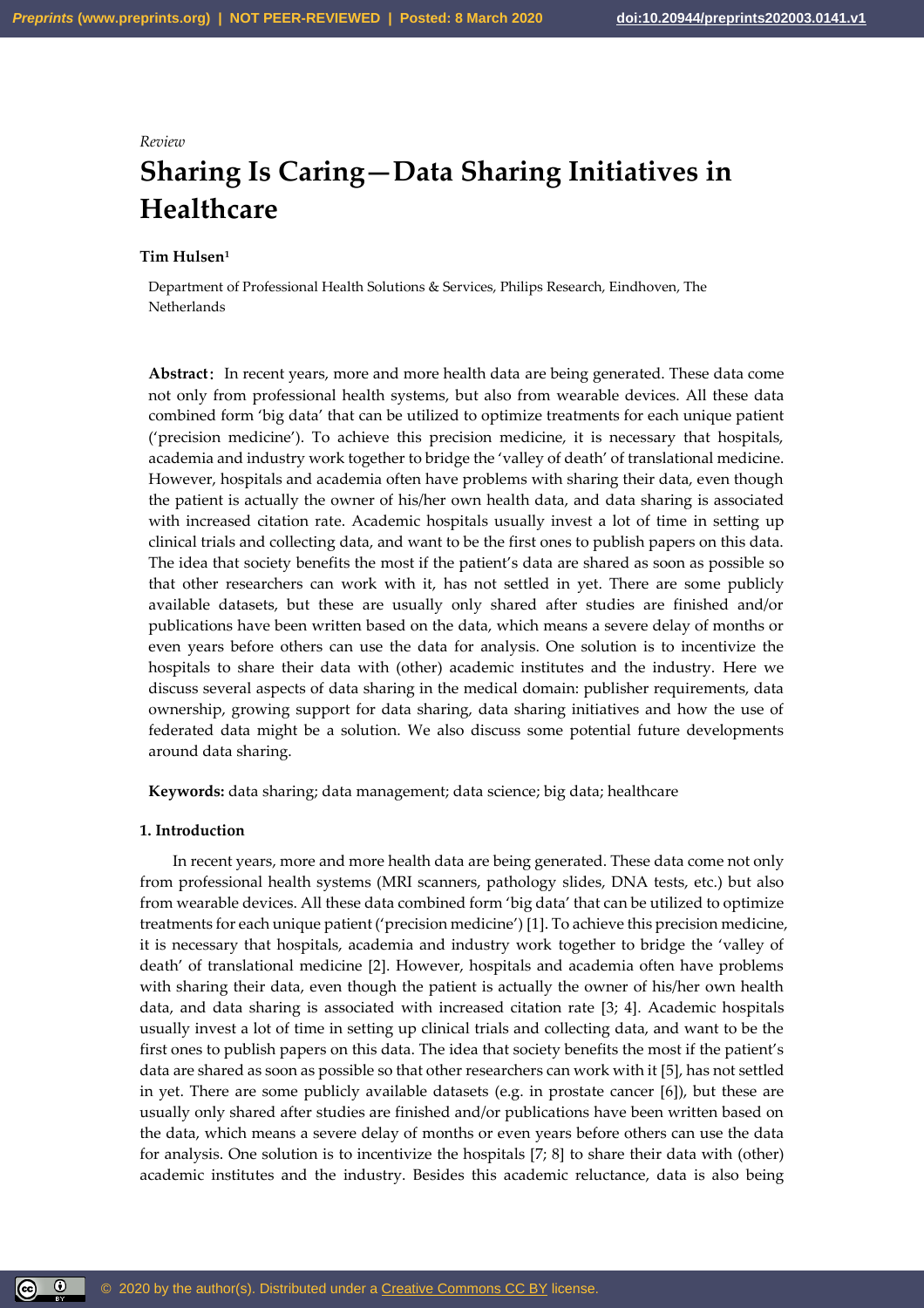shared less because of stricter privacy laws such as the EU General Data Protection Regulation (GDPR) [9] and the California Consumer Privacy Act (CCPA) [10]. At the moment, only around 10% of the world's population has it personal information covered by the GDPR or similar laws, but Gartner Research predicts that this will be around 50% by 2022 [11]. There is an increasingly urgent need to balance the opportunity big data provides for improving healthcare, against the right of individuals to control their own data [1]. Scientists should maximize their efforts to improve healthcare, but they should also only use data with appropriate informed consent. This open science vs. privacy balance will remain an increasing challenge for the coming years.

The topic of data sharing has received more attention in recent years. In 1980, only 46 articles (0.0186% of the total) published in PubMed contained the keyword "data sharing", while in 2019 there were 5960 articles (0.4253% of the total) containing this keyword (figure 1). It is also interesting to see the sudden rise of interest in the subject since 2016, the year of the approval of the GDPR, and another peak in 2018, the year of its enforcement.



Figure 1. Graph of the number of PubMed publications containing the keyword "data sharing" as a percentage of the total, per year since 1980.

If we use PubMed to find terms related to "data sharing", there are some interesting observations (figure 2). Mostly used are obviously terms such as "patients", "health", "study" and "information", but closely behind these are "use" (or "used"/"using"), "treatment", "care" "analysis" and "rights". "Use" might point to the fact that data collection and sharing is closely connected to the usage of the data; i.e. in the consent form it should be mentioned in detail what the health data will be used for. "Treatment", "care" and "analysis" point to one of the main uses of the data: analysis in order to improve treatment and care, for example in clinical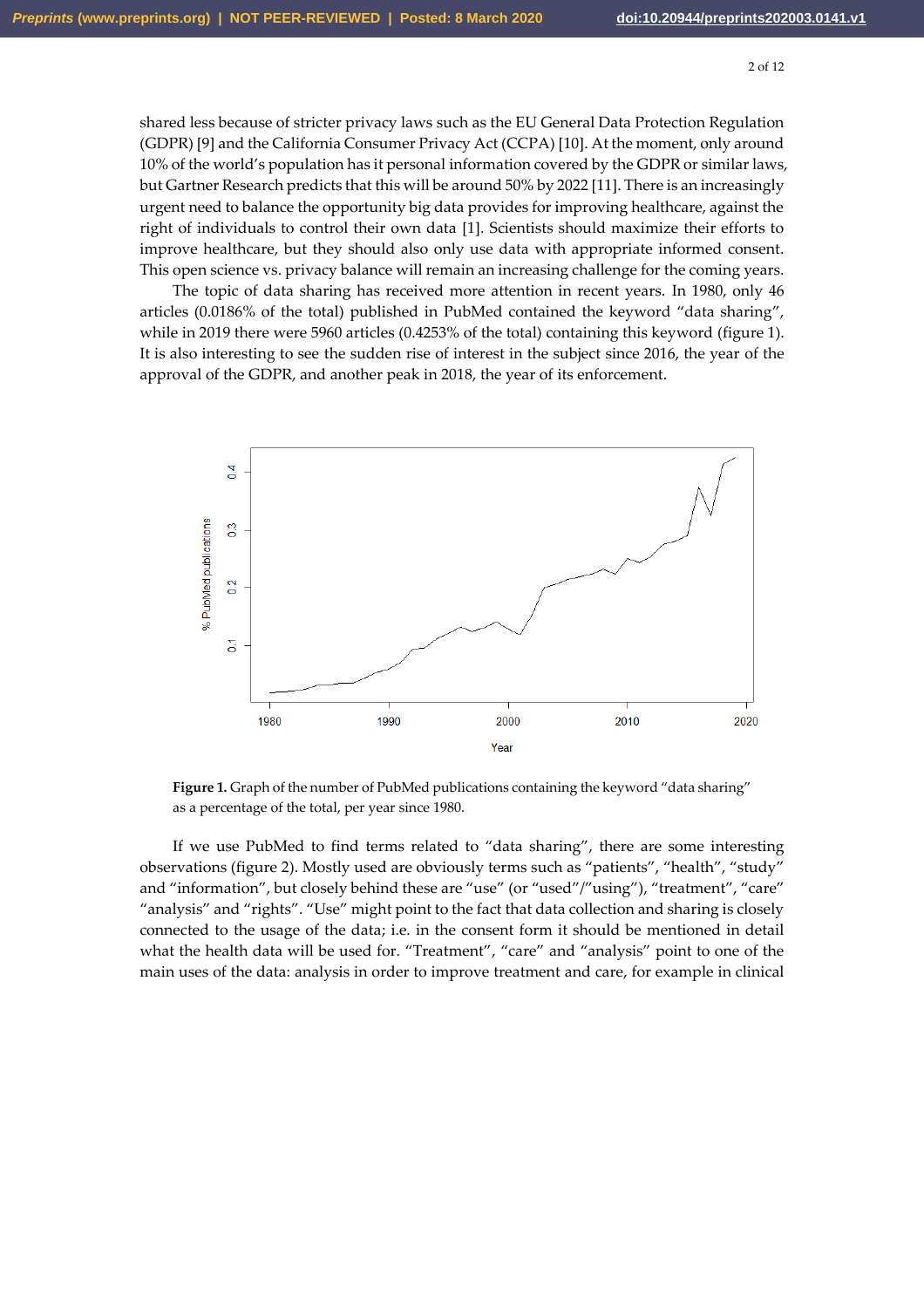decision support (CDS) systems. "Rights" is probably related to the patients' privacy rights when it comes to data sharing, an issue that is discussed in detail in this manuscript.



**Figure 2.** Wordcloud of all abstracts of PubMed publications containing the keyword "data sharing", generated by the R package PubMedWordcloud [12].

There have been some studies on the conditions and challenges for sharing data. For example, for the BigData@Heart platform of the Innovative Medicines Initiative (IMI), a descriptive case study into the condition for data sharing was carried out [13]. Principle investigators of the participating databases were requested to send any kind of documentation that possibly specified the conditions for data sharing, which were then qualitatively reviewed for conditions related to data sharing and data access. This review revealed overlap on the conditions: (1) only to share health data for scientific research, (2) in anonymized/coded form, (3) after approval from a designated review committee, and while (4) observing all appropriate measures for data security and in compliance with the applicable laws and regulations. These challenges give thought to the design of an ethical governance framework for data sharing platforms. The conclusion of the case study was that current data sharing initiatives should concentrate on: (1) the scope of the research questions that may be addressed, (2) how to deal with varying levels of de-identification, (3) determining when and how review committees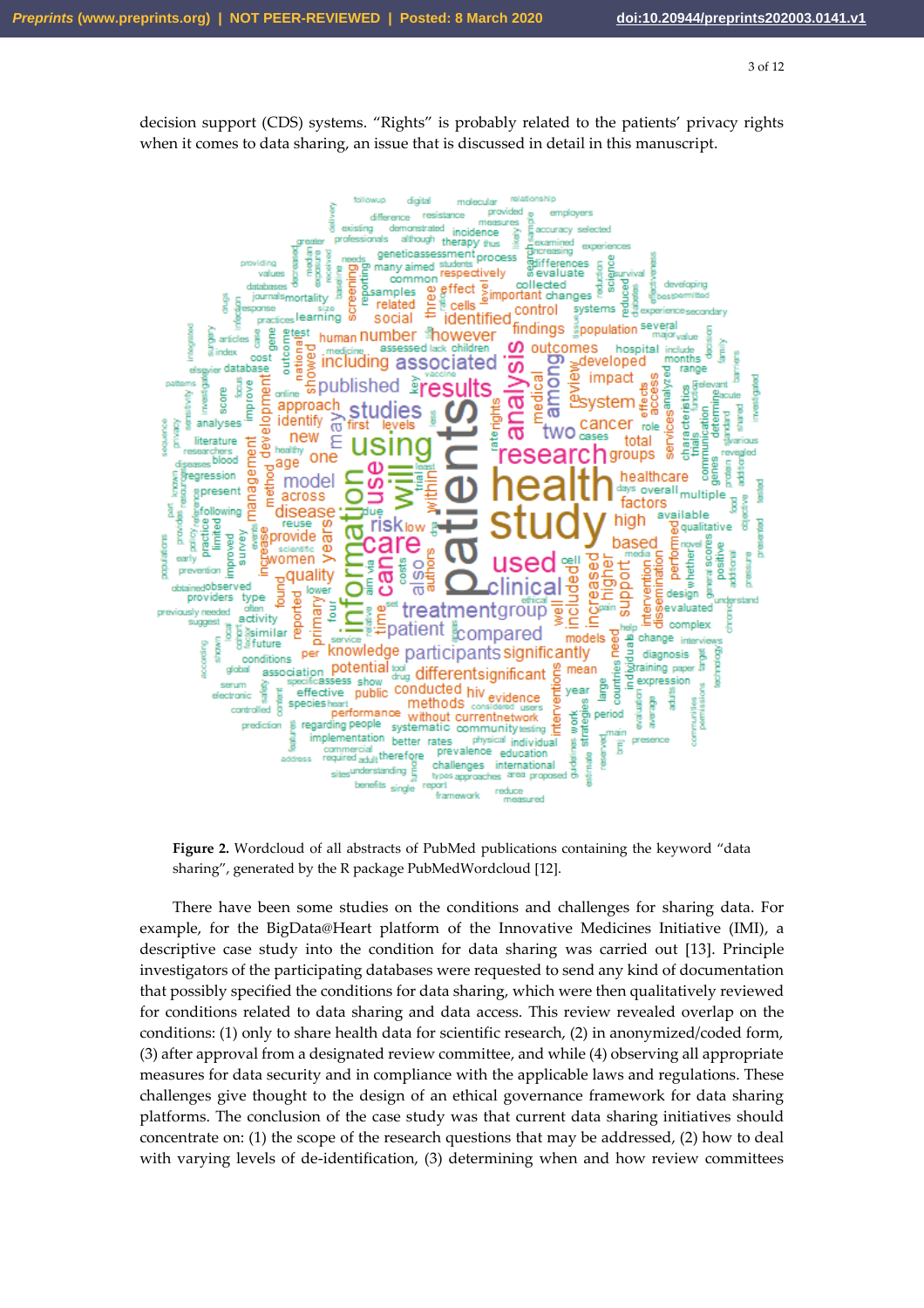should come into play, (4) align what policies and regulations mean by "data sharing" and (5) how to deal with datasets that have no system in place for data sharing.

Sharing data should not just be a one-way street from the clinician to the researcher; ideally the clinician, the researcher and the patient (or patient organization) would work together on setting up the study, so that there is an agreement on data usage upfront, and expectations are managed. Sharing data will also increase confidence and trust in the conclusions drawn from clinical trials [14]. It will enable the independent confirmation of results (reproducibility), an essential part of the scientific process. It will foster the development and testing of new hypotheses. Sharing clinical trial data should also make progress more efficient by making the most of what may be learned from each trial and by avoiding unwarranted repetition. It will help to fulfill the moral obligation of researchers towards study participants, and it will benefit patients, investigators, sponsors, and society. In this review, we discuss several aspects of data sharing in the medical domain: publisher requirements, data ownership, growing support for data sharing, data sharing initiatives and how the use of federated data might be a solution for privacy issues.

#### *2. Publisher requirements*

Most publishers strongly recommend sharing research data. Nature states that data sharing makes new types of research possible [15], for example through the pooling of patient cohorts, and hints to future developments: sharing data is not only a way to improve the reproducibility and robustness of the science that is taking place today, but can drive new science for tomorrow. By browsing through existing datasets, new hypotheses can be formed, which can then be tested in new studies. Because nobody can predict how valuable a dataset will be in the future, data should be made available to future scientists whenever possible. The Science journals support the efforts of databases that aggregate published data for the use of the scientific community [16]. Therefore, before publication, large data sets must be deposited in an approved database and an accession number or a specific access address must be included in the published paper. The Science journals also encourage compliance with Minimum Information for Biological and Biomedical Investigations (MIBBI) guidelines [17]. British Medical Journal (BMJ) journals have three different data sharing policies ("tiers"), dependent of the journal [18]. They encourage researchers to make available as much of the underlying data from an article as possible (without compromising the privacy of the patients). They also consider reproducibility: all data that is needed to reproduce the results presented in the associated article should be made available. When submitting a manuscript to a publisher such as BioMed Central (BMC), the researcher even "agrees to make the raw data and materials described in your manuscript freely available to any scientist wishing to use them for noncommercial purposes, as long as this does not breach participant confidentiality" [19]. Public Library of Science (PLOS) journals require authors "to make all data necessary to replicate their study's findings publicly available without restriction at the time of publication. When specific legal or ethical restrictions prohibit public sharing of a data set, authors must indicate how others may obtain access to the data" [20]. Other publishers have similar guidelines in place, promoting data sharing on a global level.

In 2015, the Transparency and Openness Promotion (TOP) guidelines [21] were published. The guidelines were developed to translate scientific norms and values into concrete actions and change the current incentive structures to drive researchers' behaviour toward more openness. The TOP guidelines have eight standards: 1) citation standards; 2) data transparency; 3) analytics methods (code) transparency; 4) research materials transparency; 5) design and analysis transparency; 6) preregistration of studies; 7) preregistration of analysis plans; and 8) replication. For each standard, there are three levels with increasing stringency. Currently, over 1000 scientific journals have implemented the TOP guidelines [22].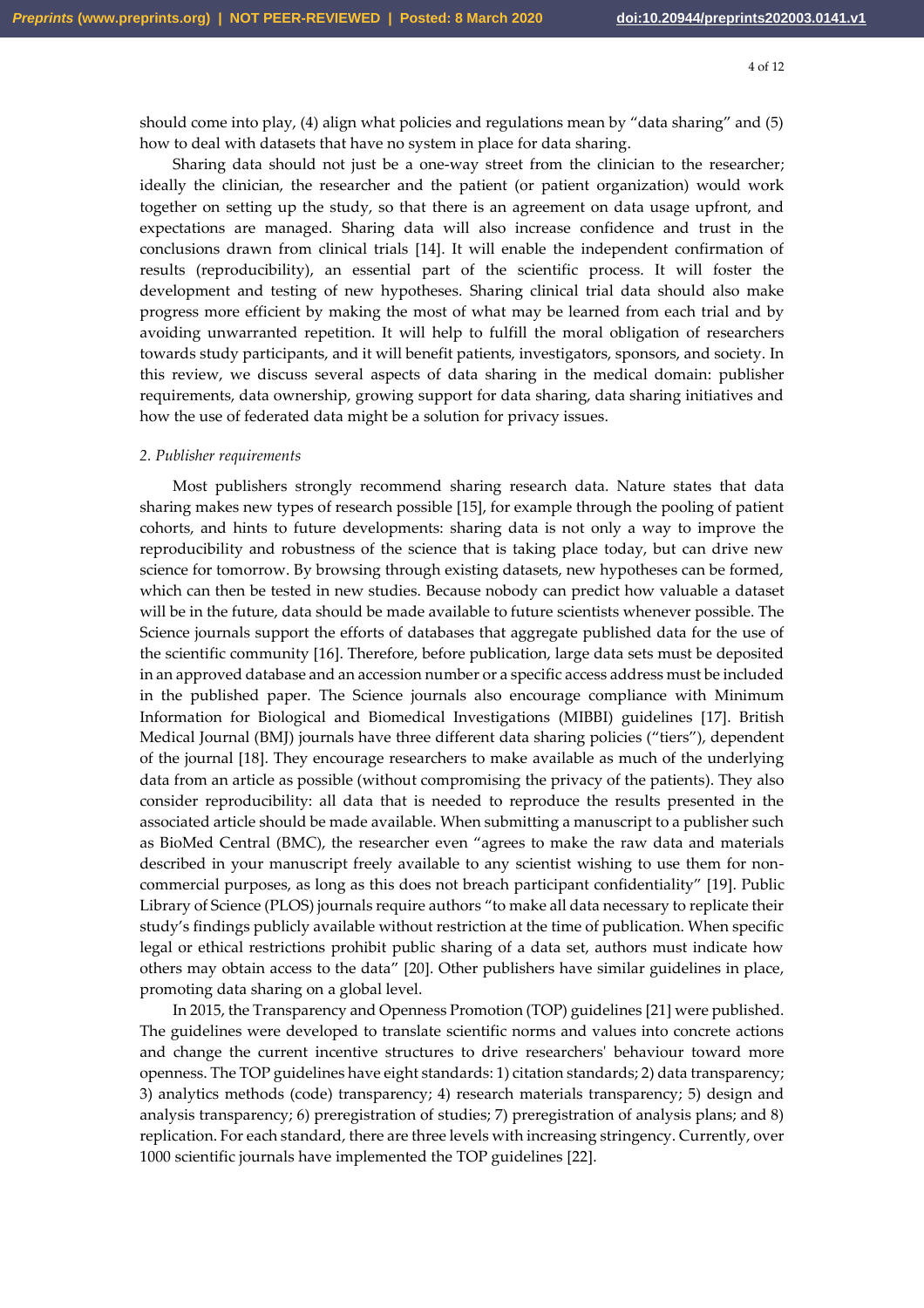The International Committee of Medical Journal Editors (ICMJE) also recommends the sharing of data [14]. In 2016, they proposed to require authors to share with others the deidentified individual-patient data (IPD) underlying the results presented in the article no later than 6 months after publication. The data underlying the results are defined as "the IPD required to reproduce the article's findings, including necessary metadata". Since 2019, they require investigators to register a data-sharing plan when registering a trial as well. This plan must include where the researchers will house the data and, if not in a public repository, the mechanism by which they will provide others access to the data, whether data will be freely available to anyone upon request or only after application to and approval by a learned intermediary, whether a data use agreement will be required, etc. Declaring the plan for sharing data prior to their collection will further enhance transparency in the conduct and reporting of clinical trials by exposing when data availability following trial completion differs from prior commitments. However, ICMJE also stresses that the rights of investigators and trial sponsors must be protected. To achieve this, they proposes the following four rules: 1) editors will not consider the deposition of data in a registry to constitute prior publication; 2) authors of secondary analyses using these shared data must attest that their use was in accordance with the terms (if any) agreed to upon their receipt; 3) they must reference the source of the data using a unique identifier of a clinical trial's data set to provide appropriate credit to those who generated it and allow searching for the studies it has supported; 4) authors of secondary analyses must explain completely how theirs differ from previous analyses. In addition, those who generate and then share clinical trial data sets deserve substantial credit for their efforts. Those using data collected by others should seek collaboration with those who collected the data.

By providing the guidelines and rules set out above, the publishers and editors contribute to the acceptance of data sharing by researchers. Not only does it help solve their problem of a lack of reproducibility of the scientific results published in their journals, increasing confidence and trust in these results; it will also help the scientists in the generation of new hypotheses, and avoiding unnecessary repetition. In the end, publishers, as well as scientists, patients and societies will benefit from complying with these rules.

## **3. Data Ownership**

When discussing the sharing of data, it is important to realize that there is not much consensus on who is actually the owner of that data. Patient data appear to belong to the institution that collected the data. However, these institutions are in fact just "data custodians"; the data is the property of the patient and the access and use of that data outside of the clinical institute usually requires patient consent [1]. This limits the exploitation of the "big data" that are available in the clinical records, because the data should be destroyed (or sufficiently anonymized) after the end of the study. Big data techniques such as machine learning and deep learning use thousands to millions of data points, which may have required considerable processing. It would be a waste to lose such valuable data at the end of the project. Therefore, it is advised to ask the patient for consent to store and use their data for future scientific research. Although it is not possible to use the data from a large amount of retrospective datasets in this manner, this will make sure that at least the prospectively collected data can be used in future studies. The dilemma of the use of patient data versus privacy rights has gotten much attention because of the implementation of the GDPR in 2018, initiating an international debate on the sharing of big data in the healthcare domain [23]. However, GDPR does not say much about ownership. Its main entities are the data controller and the data processor [9]. "Data controller" means the natural or legal person, public authority, agency or other body which, alone or jointly with others, determines the purposes and means of the processing of personal data. "Data processor" means a natural or legal person, public authority, agency or other body which processes personal data on behalf of the controller. In countries outside of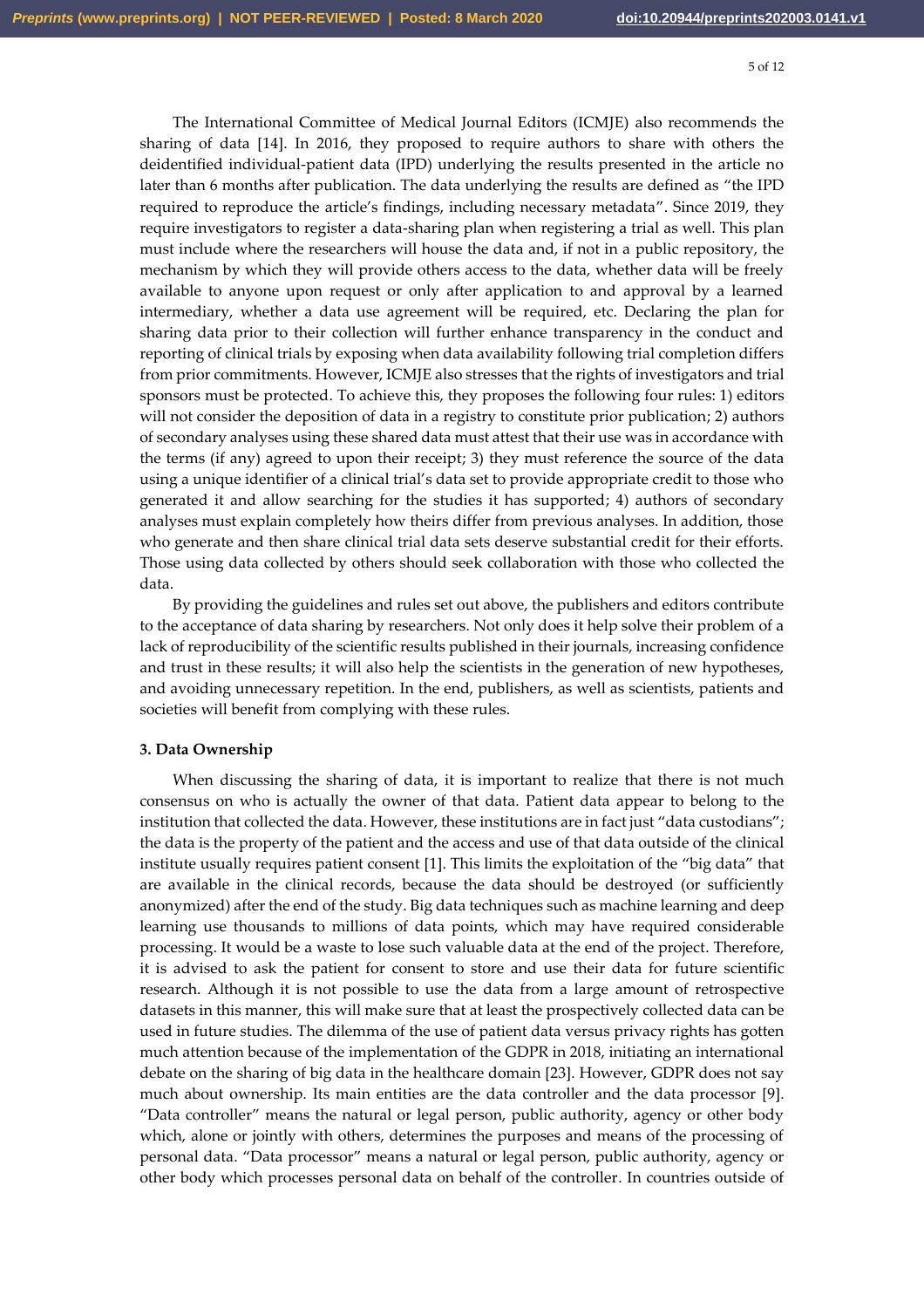the European Union, where GDPR does not apply, there is also not much agreement on data ownership, making it even more justifiable to always ask for the consent of the patient.

# **4. Growing support for data sharing**

The idea that data should be shared as much as possible to enable scientific progress is gaining momentum, mostly because of the power of big data analyses, machine learning, deep learning, etc.

Science in Transition [24] claims that "science has become a self-referential system where quality is measured mostly in bibliometric parameters and where societal relevance is undervalued", emphasizing that researchers tend to care mostly about publications instead of using the data to solve real-life problems. It also gives attention to the reproducibility problem in science: more than 70% of researchers have tried and failed to reproduce another scientist's experiments, and more than half have even failed to reproduce their own experiments [25]. This lack of reproducibility could be resolved by 'Open Science', which is defined as the practising of science in a sustainable manner which gives others the opportunity to work with, contribute to and make use of the scientific process. This allows users from outside science to influence the research world with questions and ideas and help gather research data [26]. The Open Science movement stimulates not only open access to data, but also open access publishing, open source scientific software and open educational resources [27].

The Mayo Clinic Platform [28] is a new cloud-based clinical data analytics platform, storing de-identified patient data, which providers, payers and pharmaceutical companies outside of Mayo can link up to via application programming interfaces (APIs), as well as establishing standard templates for compliance and legal agreements. The first partner of the Mayo Clinic Platform is Nference, a software startup that Mayo is an investor in. Nference develops analytics, machine learning and natural language processing tools that "augment" the work of data scientists, in order to help research organizations and pharmaceutical companies conduct "research at scale". Mayo Clinic hopes to work with pharma to commercialize new therapies. Mayo itself wouldn't commercialize those therapies, though the system could receive royalties from insights generated on the platform. These royalties would be re-invested into Mayo's clinical practice, research and education work.

Healthcare Business & Technology wrote about how data sharing could change the entire healthcare industry [29]. It discusses the partnership announced by Apple in 2018 with 13 major healthcare systems, including Johns Hopkins and the University of Pennsylvania, that will allow Apple to download patients' electronic health data onto its devices (with consent of the patients). This type of data sharing could transform the U.S. healthcare industry by empowering patients in new ways and improving care. It could even reduce organizational costs by streamlining care processes, because hospital staff would need to spend less time on making data available to patients. And artificial intelligence (AI) could use the patient data to answer patients' questions and direct them to the healthcare services they need.

The 'Ten Commandments of Translational Research Informatics' [30] are some guidelines related to data management and data integration in translational research projects. Some of the commandments relate to the sharing of data: clear arrangements about data access need to be made (commandment 4), agree about de-identification and anonymization (commandment 5), the FAIR guiding principles [31] should be adhered to (commandment 8), and researchers should think about what will happen to the data after the project (commandment 10): e.g. research can be shared in a public repository.

# **5. Data sharing initiatives**

There are many initiatives around the world supporting the sharing of medical data, leading the way to open science while still respecting the privacy rights of the patients. This paragraph gives some recent examples of these initiatives.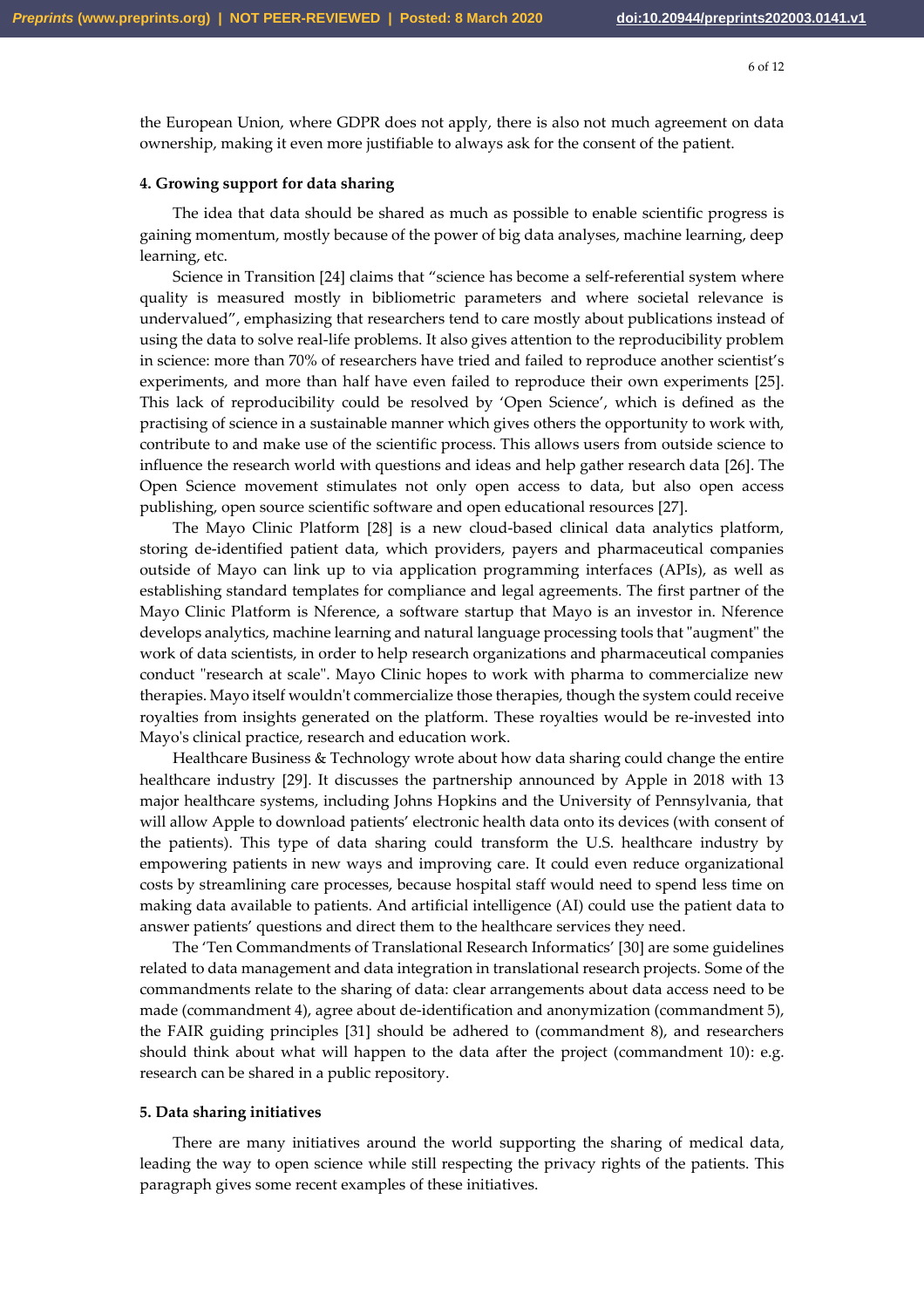GIFT-Cloud [32] is a platform for data sharing and collaboration in medical imaging research. The goal of GIFT-Cloud is to provide a flexible, clinician- and researcher-friendly system for anonymising and sharing data across multiple institutions. It was built to support the Guided Instrumentation for Fetal Therapy and Surgery (GIFT-Surg) project, an international research collaboration that is developing novel imaging methods for fetal surgery, but it also has general applicability to other areas of imaging research. It simplifies the transfer of imaging data from clinical to research institutions, facilitating the development and validation of medical research software and the sharing of results back to the clinical partners. GIFT-Cloud supports collaboration between multiple healthcare and research institutions while satisfying the demands of patient confidentiality, data security and data ownership. It achieves this by building upon existing, well-established cross-platform technologies. GIFT-Cloud stores data from each institution in a separate data group and access to these groups can be individually configured for each account, corresponding with what is arranged in the data sharing agreements.

Another development in data sharing is the Personalized Consent Flow [33]: a new consent model that allows people to control their personally collected health data and determine to what extent they want to share these for research purposes. Three main features characterize the proposed consent flow: 1) Users are asked general questions about sharing data. When they wish to share data for scientific research, they may opt for "narrow" consent (treating each study separately) or "broad" consent (for multiple studies). Furthermore, users can decide which data will be shared for specific studies and with whom. 2) Users can choose to share existing data that they have collected passively, to share prospectively, collect data, or both. For prospective studies, researchers can invite specific users to collect selected data during a specific time period. Users can also be notified about future studies by signing up for the research program. 3) Expiration dates are connected to each consent choice, which ensures that a user reconsiders his decision. A default expiration date of one year will be assigned, but users may also select personal expiration dates, such as an expiration date connected to the duration of the study. Users can choose to quit sharing data at any time, as required by GDPR regulations. During all steps, users are informed about implications of consent options.

In the United States, the Sync for Science (S4S) [34] collaboration between Electronic Health Record (EHR) vendors, the National Institutes of Health (NIH), the Office of the National Coordinator for Health IT (ONC), and Harvard Medical School's Department of Biomedical Informatics was started in 2016. S4S allows individuals to access their health data and share these data with researchers to support studies that generate insights into human health and disease [35]. Different EHRs collect and store health data differently, so S4S has focused on promoting both authorization and healthcare data standards to make it possible for EHR systems to release, upon patient approval, high quality data that researchers can readily consume. The All of Us Research Program [36] was the first study to adopt S4S technology in a pilot program. The program began national enrollment in 2018 and is expected to last at least 10 years. An initiative like Sync for Science gives the power to the patient: they can decide what information to share with researchers, and under what conditions. Much like many countries now have organ donation registration systems in place, this 'data donation registration' might be something that will be implemented around the world in the near future.

In the EU, the 1+ Million Genomes Initiative [37] is a good example of how many datasets could be combined into one large database, enabling the study of e.g. rare diseases. The declaration aims to bring together fragmented infrastructure and expertise supporting a shared and tangible goal: one million genomes accessible in the EU by 2022. The 22 participating European countries envision that the digital transformation of genomic medicine (and healthcare in general) will help health systems to meet the challenges they face and become more sustainable, thereby improving the provision of high-quality health services and the effectiveness of treatments. They believe that this requires a concerted effort to overcome data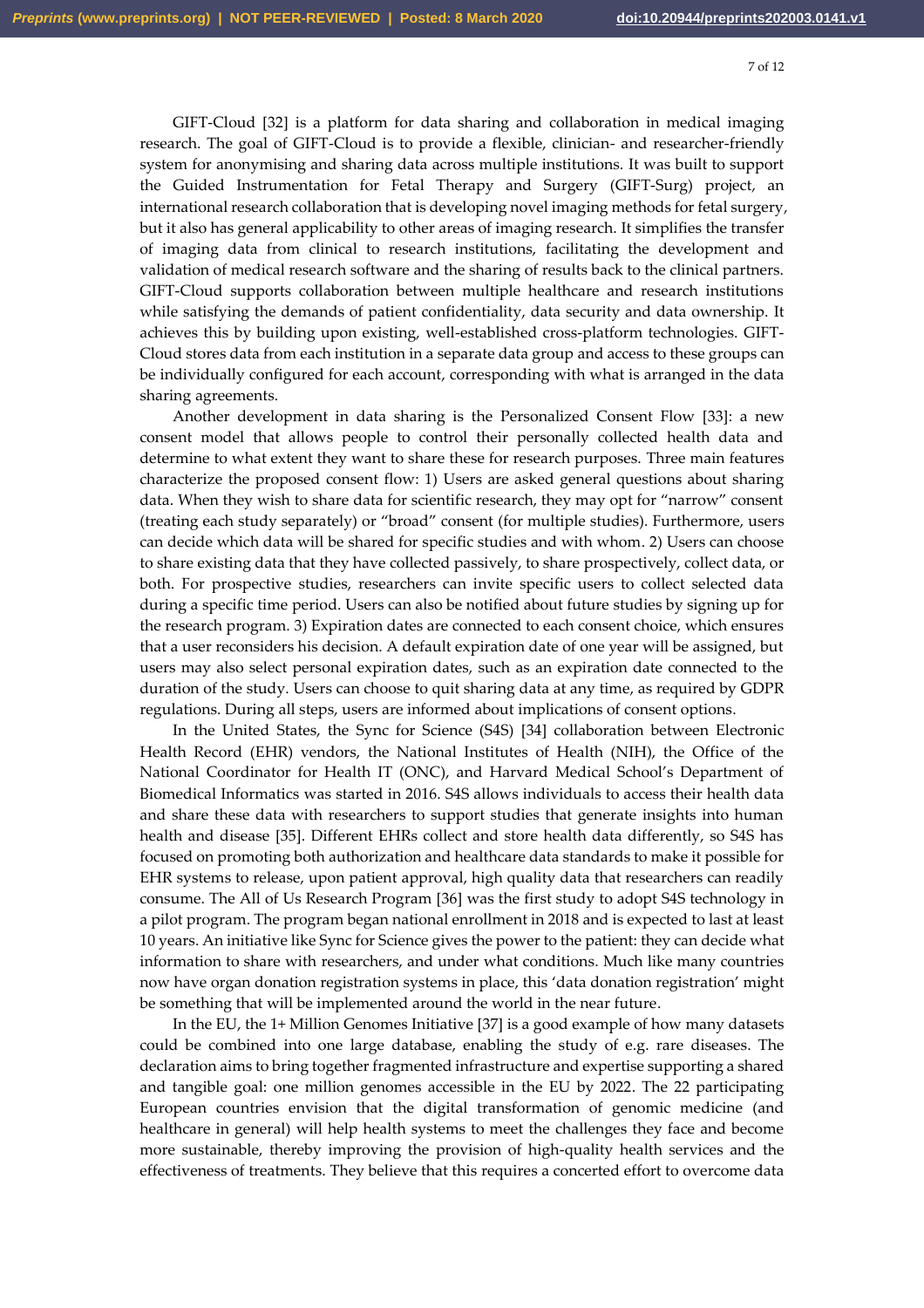silos, lack of interoperability and fragmentation of initiatives across the EU. Another recent example of such a large-scale collaborative data sharing effort is the Pan-Cancer Analysis of Whole Genomes (PCAWG) [38], which was facilitated by international data sharing using compute clouds. PCAWG contains 2,658 whole-cancer genomes and their matching normal tissues across 38 tumour types. More than 1,300 scientists and clinicians from 37 countries were involved in the project.

Data sharing goes beyond the academic world. Many public-private partnerships have been set up, in order to make sure that discoveries are not published, but also applied in a product such as a medical device, a medicine or a computer program. Funding programmes, such as the Horizon 2020 Research and Innovation Programme of the European Union, very much stimulate data sharing with companies. In May 2016, it was announced that Deepmind, a company owned by Google and most famous for its innovative use of AI, was given access to the healthcare data of up to 1.6 million patients from three hospitals run by a major London NHS trust [39]. And in January 2018, Apple announced that they created a pact with 13 prominent health systems, including prestigious centers like Johns Hopkins and the University of Pennsylvania, allowing Apple to download the electronic health data of patients onto its devices, with consent [40]. Of course, when sharing data with commercial parties, privacy needs to be taken into account. For example, if GDPR applies, the patient needs to 'opt-in' for sharing their data for commercial use. Besides industry using data generated by academia, the opposite is also possible; these collaborations are called "data collaboratives" [41]. Data collaboratives are a new form of partnership in which privately held data are made accessible for analysis and use by external parties working in the public interest. By having researchers from both industry and academia work on the data, new insights and innovations can be created, and the potential of privately-owned data can be unlocked.

## **6. Federated data**

When applying machine learning methods on healthcare data, large samples sizes are required. Often these sizes can only be achieved by combining data from several studies. But this kind of pooling of information is difficult because of patient privacy and data protection needs. Privacy preserving distributed learning technology has the potential to overcome these limitations. The general idea behind distributed learning is that sites share a statistical model and its parameters, instead of sharing sensitive data. Each site runs computations on a local data store that generate these aggregated statistics. In this setting, organizations can collaborate by exchanging aggregated data/statistics while keeping the underlying data safely on site and undisclosed. DistributedLearning.ai [42] provides a way to use distributed learning technology, using the open source software Vantage. It is one of the federated data systems that has recently become available in order to share data while preserving the patients' privacy rights.

The Personal Health Train (PHT) [43; 44] is another example of a federated data system; it aims to connect distributed health data and create value by increasing the use of existing health data for citizens, healthcare, and scientific research. The key concept in the Personal Health Train is to bring algorithms ('trains') to the data where they happen to be ('stations'), rather than bringing all data together in a central database. The Personal Health Train is designed to give controlled access to heterogeneous data sources, while ensuring privacy protection and maximum engagement of individual subjects. As a prerequisite, health data is made FAIR (Findable, Accessible, Interoperable and Reusable) [31]. Stations containing FAIR data may be controlled by individuals, (general) physicians, biobanks, hospitals and public or private data repositories. The Personal Health Train was applied recently to a project with 20,000+ lung cancer patients [45], and will also be used in the Coronary ARtery disease: Risk estimations and Interventions for prevention and EaRly detection (CARRIER) project [46]. Likely more projects will follow.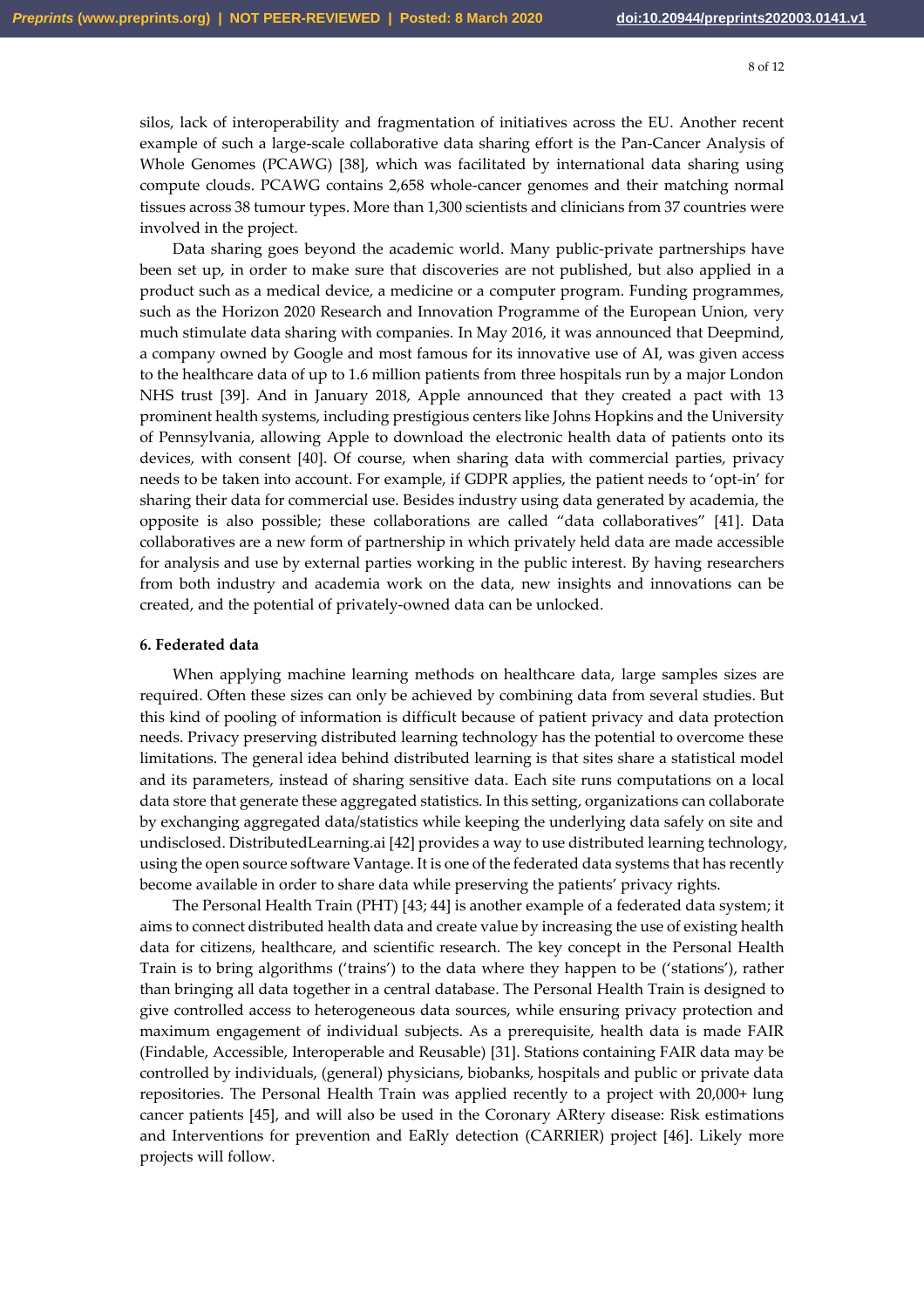Another example of a federated data system is DataSHIELD [47]. It provides a novel technological solution that can circumvent some of the most basic challenges in facilitating the access of researchers and other healthcare professionals to individual-level data. It facilitates research in settings where sharing the data itself is not possible (due to government restrictions, intellectual property issues, or data size). Commands are sent from a central analysis computer (AC) to several data computers (DCs) storing the data to be co-analysed. The data sets are analysed simultaneously but in parallel. The separate parallelized analyses are linked by nondisclosive summary statistics and commands transmitted back and forth between the DCs and the AC. DataSHIELD has been used by the Healthy Obese Project and the Environmental Core Project of the Biobank Standardisation and Harmonisation for Research Excellence in the European Union (BioSHaRE-EU [48]) for the federated analysis of 10 datasets across eight European countries.

# **7. Summary and Conclusions**

This review discusses the current state of data sharing in healthcare. It shows that data sharing is widely supported by governments, funding programs and publishers, but that there are also issues. Clinicians or researchers might be reluctant to share data, because of publication pressure and fear for competition. This might be solved by the "open science" initiatives mentioned in this paper, which need to be supported by governments as well as the scientific communities itself in order to make it a success. Next to this, there are also patient-related issues such as stricter privacy laws. A possible (technical) solution here is the use of federated data systems such as the Personal Health Train, which enable algorithms to reach out the data without having the need to bring all data together. The challenges around privacy might also be solved by non-technical means such as using standardized consent forms to enable future use of data for research and/or commercial purposes. For the (near) future, there are some more developments that might be influential on the acceptance of open science and the sharing of data. One of these developments is medical crowdsourcing [49], which offers hope to patients who suffer from complex health conditions or rare diseases that are difficult to diagnose. Medical crowdsourcing platforms empower patients to use the "wisdom of the crowd" by providing access to a large pool of diverse medical information. One example medical crowdsourcing platform is CrowdMed [50]. This platform was appreciated by some patients with undiagnosed illnesses, because they received helpful guidance from crowdsourcing their diagnoses during their difficult diagnostic journeys [51]. Greater participation in crowdsourcing increases the likelihood of encountering a correct solution, and this might help to encourage patients to share their data. However, more participation can also lead to more noise, making the identification of the most likely solution from a broader pool of recommendations difficult. The challenge for medical crowdsourcing platforms is to increase participation of both patients and solution providers, while simultaneously increasing the efficacy and accuracy of solutions. Moreover, caution should be taken when giving people without a medical background the power to diagnose others. Another future development is the increase in "data generalists"; experts that focus entirely on data sharing and communication [52]. A data generalist takes on all responsibility for the sharing of data and needs critical thinking skills to integrate, evaluate and communicate the benefits and drawbacks of providing open data. They also have a role in data analysis. The emergence of this role should encourage better sharing of data. In a time where much attention is going to the data scientist, it could be the data generalist that really has the job of the future.

**Competing interest statement:** Dr. Hulsen is employed by Philips Research.

**A**cknowledgments

**References**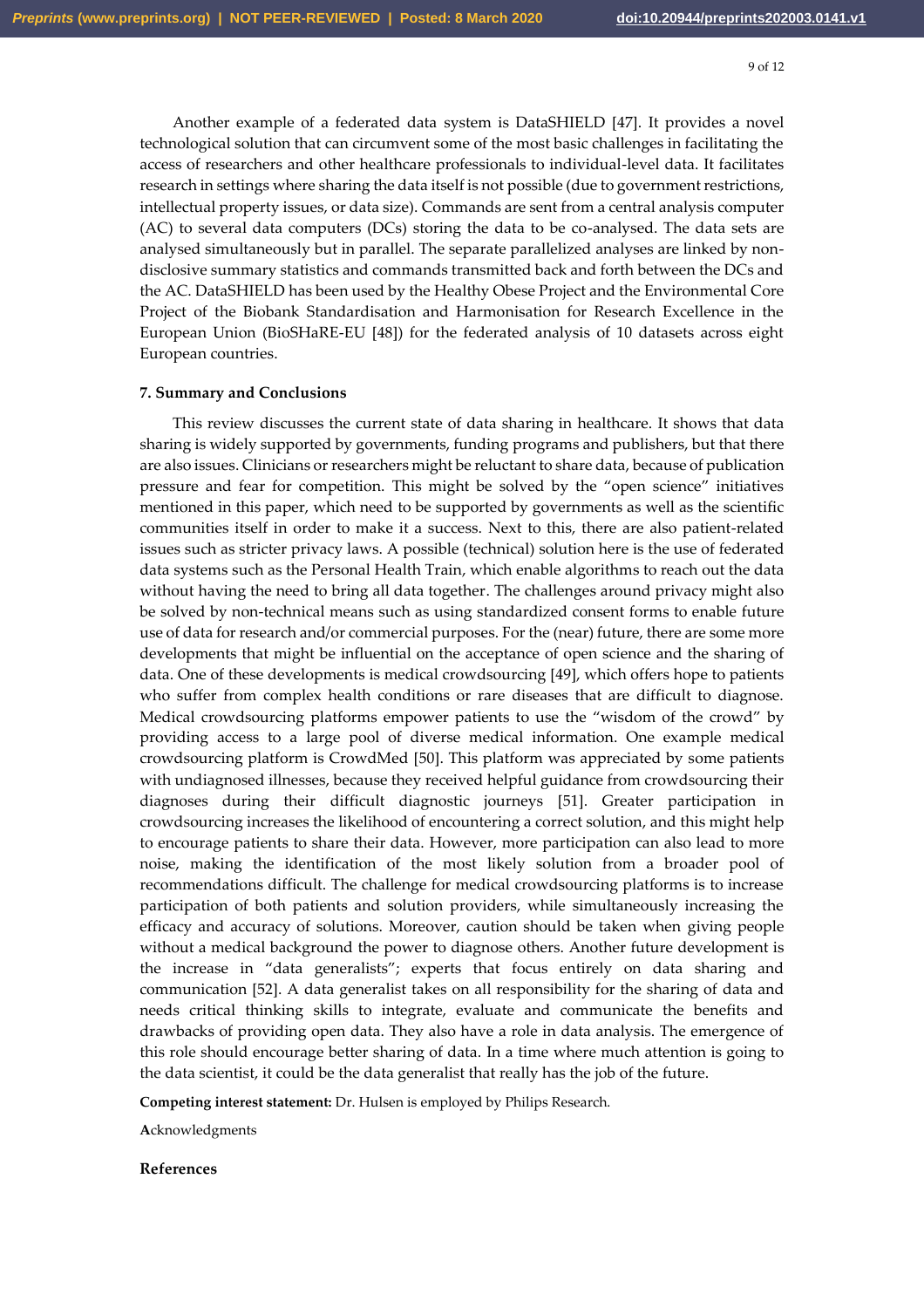- [1] T. Hulsen, S.S. Jamuar, A. Moody, J.H. Karnes, V. Orsolya, S. Hedensted, R. Spreafico, D.A. Hafler, and E. McKinney, From Big Data to Precision Medicine. Frontiers in Medicine (2019).
- [2] D. Butler, Translational research: crossing the valley of death. Nature 453 (2008) 840-2.
- [3] H.A. Piwowar, R.S. Day, and D.B. Fridsma, Sharing detailed research data is associated with increased citation rate. PLoS One 2 (2007) e308.
- [4] H.A. Piwowar, and T.J. Vision, Data reuse and the open data citation advantage. PeerJ 1 (2013) e175.
- [5] M. Packer, Data sharing in medical research. BMJ 360 (2018) k510.
- [6] T. Hulsen, An overview of publicly available patient-centered prostate cancer datasets. Translational Andrology and Urology (2019).
- [7] M. Olfson, M.M. Wall, and C. Blanco, Incentivizing Data Sharing and Collaboration in Medical Research-The S-Index. JAMA Psychiatry 74 (2017) 5-6.
- [8] A. Rowhani-Farid, M. Allen, and A.G. Barnett, What incentives increase data sharing in health and medical research? A systematic review. Res Integr Peer Rev 2 (2017) 4.
- [9] Regulation (EU) 2016/679 of the European Parliament and of the Council of 27 April 2016 on the protection of natural persons with regard to the processing of personal data and on the free movement of such data, and repealing Directive 95/46/EC (General Data Protection Regulation), Official Journal of the European Union, 2016, pp. 1-88.
- [10] S.o. California, The California Consumer Privacy Act of 2018, 2018.
- [11] N. Henein, and B. Willemsen, The State of Privacy and Personal Data Protection, 2019-2020. Gartner Research (2019).
- [12] F.Y. Fan, PubMedWordcloud: 'Pubmed' Word Clouds. R package version 0.3.6., 2019.
- [13] S. Kalkman, M. Mostert, N. Udo-Beauvisage, J.J. van Delden, and G.J. van Thiel, Responsible data sharing in a big data-driven translational research platform: lessons learned. BMC Med Inform Decis Mak 19 (2019) 283.
- [14] D.B. Taichman, J. Backus, C. Baethge, H. Bauchner, P.W. de Leeuw, J.M. Drazen, J. Fletcher, F.A. Frizelle, T. Groves, A. Haileamlak, A. James, C. Laine, L. Peiperl, A. Pinborg, P. Sahni, and S. Wu, Sharing Clinical Trial Data--A Proposal from the International Committee of Medical Journal Editors. N Engl J Med 374 (2016) 384-6.
- [15] Data sharing and the future of science. Nat Commun 9 (2018) 2817.
- [16] (2020). "Science Journals: editorial policies." from [https://www.sciencemag.org/authors/science](https://www.sciencemag.org/authors/science-journals-editorial-policies)[journals-editorial-policies.](https://www.sciencemag.org/authors/science-journals-editorial-policies)
- [17] C.F. Taylor, D. Field, S.A. Sansone, J. Aerts, R. Apweiler, M. Ashburner, C.A. Ball, P.A. Binz, M. Bogue, T. Booth, A. Brazma, R.R. Brinkman, A. Michael Clark, E.W. Deutsch, O. Fiehn, J. Fostel, P. Ghazal, F. Gibson, T. Gray, G. Grimes, J.M. Hancock, N.W. Hardy, H. Hermjakob, R.K. Julian, Jr., M. Kane, C. Kettner, C. Kinsinger, E. Kolker, M. Kuiper, N. Le Novere, J. Leebens-Mack, S.E. Lewis, P. Lord, A.M. Mallon, N. Marthandan, H. Masuya, R. McNally, A. Mehrle, N. Morrison, S. Orchard, J. Quackenbush, J.M. Reecy, D.G. Robertson, P. Rocca-Serra, H. Rodriguez, H. Rosenfelder, J. Santoyo-Lopez, R.H. Scheuermann, D. Schober, B. Smith, J. Snape, C.J. Stoeckert, Jr., K. Tipton, P. Sterk, A. Untergasser, J. Vandesompele, and S. Wiemann, Promoting coherent minimum reporting guidelines for biological and biomedical investigations: the MIBBI project. Nat Biotechnol 26 (2008) 889-96.
- [18] (2019). "BMJ Author Hub Data Sharing." fro[m https://authors.bmj.com/policies/data-sharing/.](https://authors.bmj.com/policies/data-sharing/)
- [19] (2019). "Structuring your data, materials, and software." from [https://www.biomedcentral.com/getpublished/writing-resources/structuring-your-data-materials](https://www.biomedcentral.com/getpublished/writing-resources/structuring-your-data-materials-and-software)[and-software.](https://www.biomedcentral.com/getpublished/writing-resources/structuring-your-data-materials-and-software)
- [20] (2019). "Data Availability." from [https://journals.plos.org/plosone/s/data-availability.](https://journals.plos.org/plosone/s/data-availability)
- [21] B.A. Nosek, G. Alter, G.C. Banks, D. Borsboom, S.D. Bowman, S.J. Breckler, S. Buck, C.D. Chambers, G. Chin, G. Christensen, M. Contestabile, A. Dafoe, E. Eich, J. Freese, R. Glennerster, D. Goroff, D.P. Green, B. Hesse, M. Humphreys, J. Ishiyama, D. Karlan, A. Kraut, A. Lupia, P. Mabry, T. Madon, N. Malhotra, E. Mayo-Wilson, M. McNutt, E. Miguel, E.L. Paluck, U. Simonsohn, C. Soderberg, B.A. Spellman, J. Turitto, G. VandenBos, S. Vazire, E.J. Wagenmakers, R. Wilson, and T. Yarkoni, Promoting an open research culture. Science 348 (2015) 1422-1425.
- [22] C.f.O.S. (COS) (2020). "The TOP Guidelines." fro[m https://cos.io/top/.](https://cos.io/top/)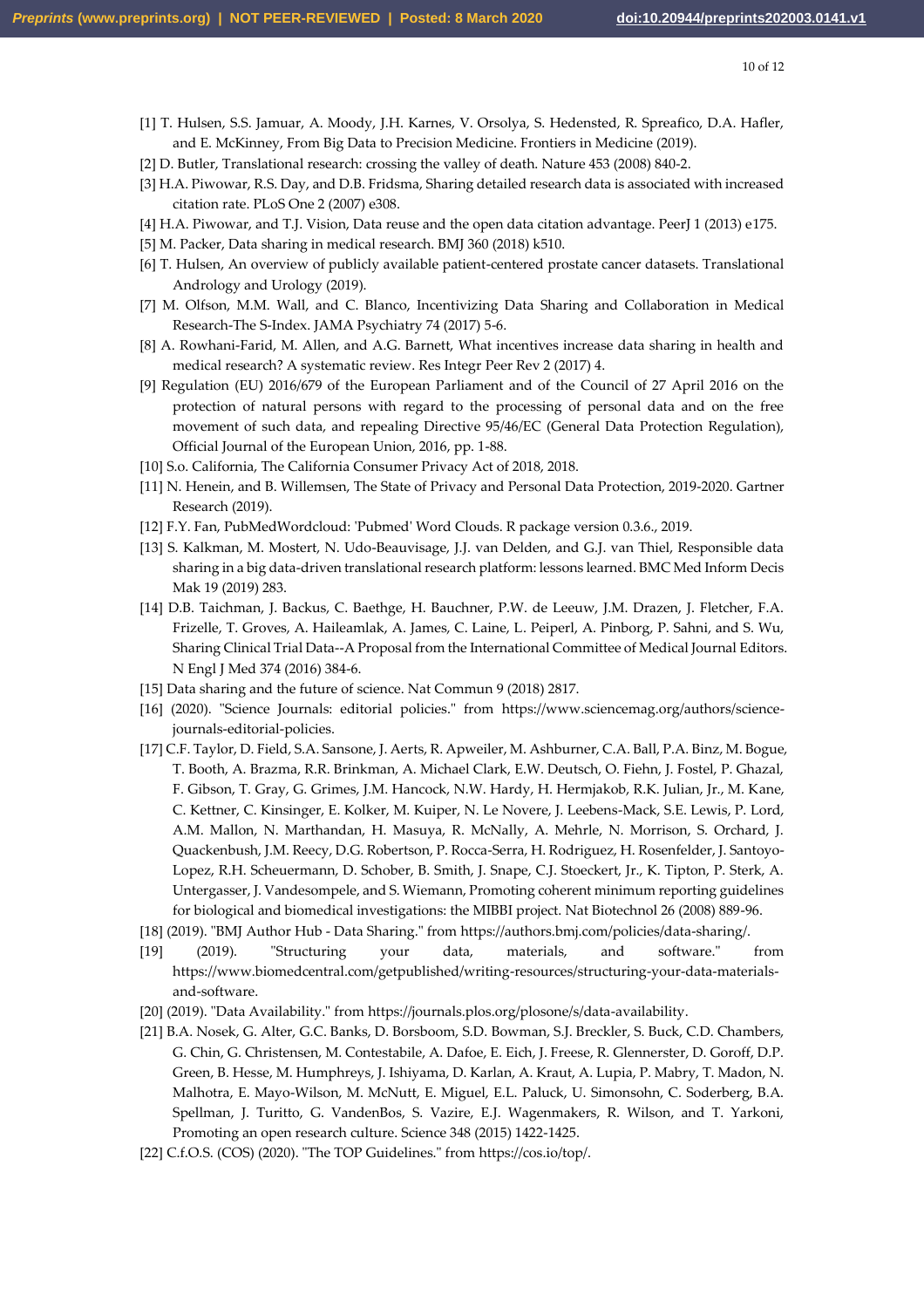- [23] B.M. Knoppers, and A.M. Thorogood, Ethics and big data in health. Current Opinion in Systems Biology 4 (2017) 53-57.
- [24] H. Dijstelbloem, F. Huisman, F. Miedema, and W. Mijnhardt (2013). "Why Science Does Not Work as It Should And What To Do about It." from [http://www.scienceintransition.nl/app/uploads/2013/10/Science-in-Transition-Position-Paper](http://www.scienceintransition.nl/app/uploads/2013/10/Science-in-Transition-Position-Paper-final.pdf)[final.pdf.](http://www.scienceintransition.nl/app/uploads/2013/10/Science-in-Transition-Position-Paper-final.pdf)
- [25] M. Baker, 1,500 scientists lift the lid on reproducibility. Nature 533 (2016) 452-4.
- [26] N.P.O. Science. "Open Science." fro[m https://www.openscience.nl/en/open-science.](https://www.openscience.nl/en/open-science)
- [27] G.B.d.l. Fuente (2020). "What is Open Science? Introduction." from [https://www.fosteropenscience.eu/node/1420.](https://www.fosteropenscience.eu/node/1420)
- [28] J.K. Cohen (2020). "Mayo Clinic's new data-sharing initiative launches first project." from [https://www.modernhealthcare.com/information-technology/mayo-clinics-new-data-sharing](https://www.modernhealthcare.com/information-technology/mayo-clinics-new-data-sharing-initiative-launches-first-project)[initiative-launches-first-project.](https://www.modernhealthcare.com/information-technology/mayo-clinics-new-data-sharing-initiative-launches-first-project)
- [29] K. Ketchum (2018). "How data sharing could change the entire healthcare industry." from [http://www.healthcarebusinesstech.com/data-sharing/.](http://www.healthcarebusinesstech.com/data-sharing/)
- [30] T. Hulsen, The ten commandments of translational research informatics Data Science (2019).
- [31] M.D. Wilkinson, M. Dumontier, I.J. Aalbersberg, G. Appleton, M. Axton, A. Baak, N. Blomberg, J.W. Boiten, L.B. da Silva Santos, P.E. Bourne, J. Bouwman, A.J. Brookes, T. Clark, M. Crosas, I. Dillo, O. Dumon, S. Edmunds, C.T. Evelo, R. Finkers, A. Gonzalez-Beltran, A.J. Gray, P. Groth, C. Goble, J.S. Grethe, J. Heringa, P.A. t Hoen, R. Hooft, T. Kuhn, R. Kok, J. Kok, S.J. Lusher, M.E. Martone, A. Mons, A.L. Packer, B. Persson, P. Rocca-Serra, M. Roos, R. van Schaik, S.A. Sansone, E. Schultes, T. Sengstag, T. Slater, G. Strawn, M.A. Swertz, M. Thompson, J. van der Lei, E. van Mulligen, J. Velterop, A. Waagmeester, P. Wittenburg, K. Wolstencroft, J. Zhao, and B. Mons, The FAIR Guiding Principles for scientific data management and stewardship. Sci Data 3 (2016) 160018.
- [32] T. Doel, D.I. Shakir, R. Pratt, M. Aertsen, J. Moggridge, E. Bellon, A.L. David, J. Deprest, T. Vercauteren, and S. Ourselin, GIFT-Cloud: A data sharing and collaboration platform for medical imaging research. Comput Methods Programs Biomed 139 (2017) 181-190.
- [33] E.A. Rake, M. van Gelder, D.C. Grim, B. Heeren, L. Engelen, and T.H. van de Belt, Personalized Consent Flow in Contemporary Data Sharing for Medical Research: A Viewpoint. Biomed Res Int 2017 (2017) 7147212.
- [34] (2017). "Sync for Science Helping patients sharing EHR data with researchers." from [http://syncfor.science/.](http://syncfor.science/)
- [35] J. Mandel (2018). "Sync for Science: Empowering individuals to participate in health research." from [https://blog.verily.com/2018/03/sync-for-science-empowering-individuals.html.](https://blog.verily.com/2018/03/sync-for-science-empowering-individuals.html)
- [36] T.A.o.U.R.P. Investigators, The "All of Us" Research Program. New England Journal of Medicine 381 (2019) 668-676.
- [37] E. Commission, Declaration of Cooperation Towards access to at least 1 million sequenced genomes in the European Union by 2022, 2018.
- [38] I.T.P.-C.A.o.W.G. Consortium, Pan-cancer analysis of whole genomes. Nature 578 (2020) 82-93.
- [39] B. Quinn (2016). "Google given access to healthcare data of up to 1.6 million patients." from [https://www.theguardian.com/technology/2016/may/04/google-deepmind-access-healthcare-data](https://www.theguardian.com/technology/2016/may/04/google-deepmind-access-healthcare-data-patients)[patients.](https://www.theguardian.com/technology/2016/may/04/google-deepmind-access-healthcare-data-patients)
- [40] D. Blumenthal, and A. Chopra (2018). "Apple's Pact with 13 Health Care Systems Might Actually Disrupt the Industry." fro[m https://hbr.org/2018/03/apples-pact-with-13-health-care-systems-might](https://hbr.org/2018/03/apples-pact-with-13-health-care-systems-might-actually-disrupt-the-industry)[actually-disrupt-the-industry.](https://hbr.org/2018/03/apples-pact-with-13-health-care-systems-might-actually-disrupt-the-industry)
- [41] GovLab, Wanted: Data Stewards (Re-)Defining the Roles and Responsibilities of Data Stewards for an Age of Data Collaboration, 2020.
- [42] I.K.N. (IKNL). "DistributedLearning.ai." from [https://distributedlearning.ai.](https://distributedlearning.ai/)
- [43] D.T.f.L. Sciences (2019). "Personal Health Train." from [https://www.dtls.nl/fair-data/personal-health](https://www.dtls.nl/fair-data/personal-health-train/)[train/.](https://www.dtls.nl/fair-data/personal-health-train/)
- [44] J. van Soest, C. Sun, O. Mussmann, M. Puts, B. van den Berg, A. Malic, C. van Oppen, D. Towend, A. Dekker, and M. Dumontier, Using the Personal Health Train for Automated and Privacy-Preserving Analytics on Vertically Partitioned Data. Stud Health Technol Inform 247 (2018) 581-585.